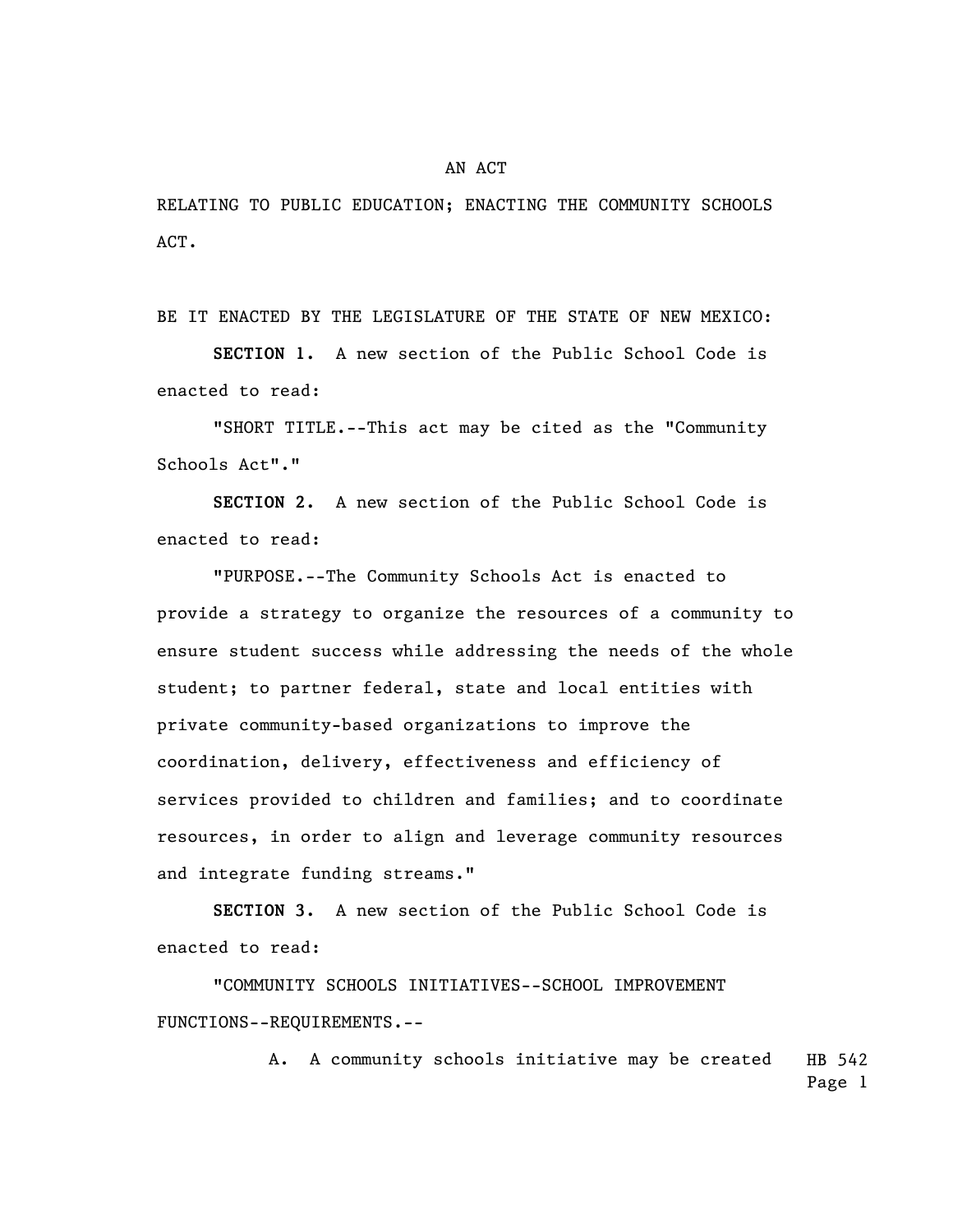in any public school in the state.

B. A community schools initiative shall include, but not be limited to, the following core set of strategies:

(1) extended learning programs, including before- and after-school programs as well as summer programs;

(2) school-based or school-linked health care; and

(3) family engagement and support services.

C. A community schools initiative shall include the following:

(1) a lead partner agency, including but not limited to a public or private agency or community-based organization, to help coordinate programs and services;

(2) an assessment of community resources informed by students, families and community and school leaders that relates to the effective delivery of core services on site; and

(3) the establishment of an evaluation process that measures both the quality and quantity of outcomes."

**SECTION 4.** A new section of the Public School Code is enacted to read:

"COMMUNITY SCHOOLS INITIATIVES--ADMINISTRATIVE COSTS-- GRANTS--SCHOOL DISTRICT, GROUP OF PUBLIC SCHOOLS OR PUBLIC SCHOOL DUTIES--REQUIREMENTS.--

HB 542 Page 2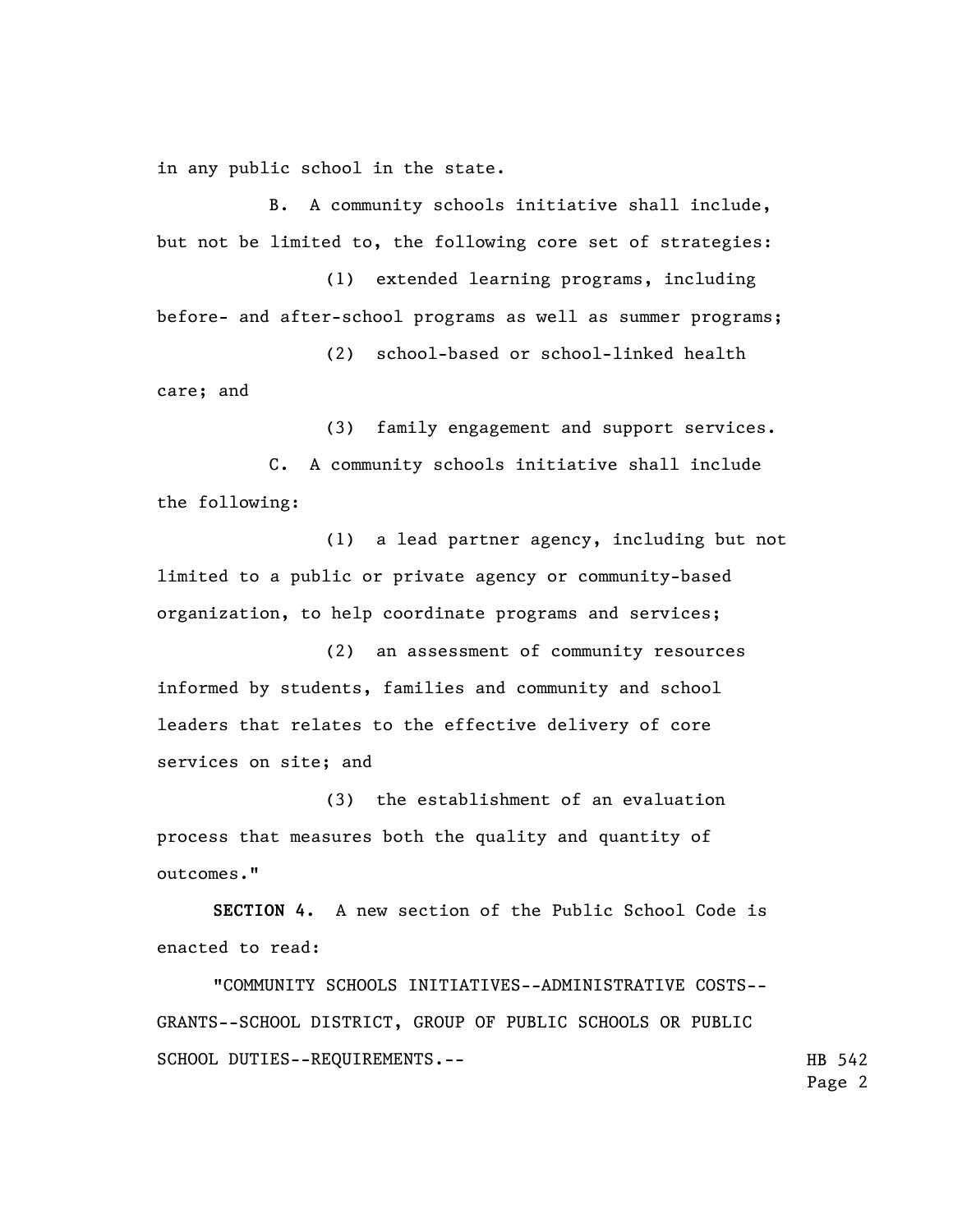A. A school district shall bear any administrative costs associated with the establishment and implementation of a community school within the school district.

B. Subject to the availability of funding, grants for community schools initiatives are available to a school district, a group of public schools or a public school that has demonstrated partnerships with any lead agency and local, private and public agencies for the purpose of establishing, operating and sustaining community schools and that meets department eligibility requirements.

C. Applications for grants for community schools initiatives shall be in the form prescribed by the department and shall include the following information:

(1) a statement of need, including demographic and socioeconomic information about the area to be served by the community schools initiative;

(2) goals and expected outcomes of the initiative;

(3) services and activities to be provided by the initiative;

(4) written agreements for the provision of services by public and private agencies, community groups and other parties;

(5) a work plan and budget for the

HB 542 Page 3 initiative, including staffing requirements and the expected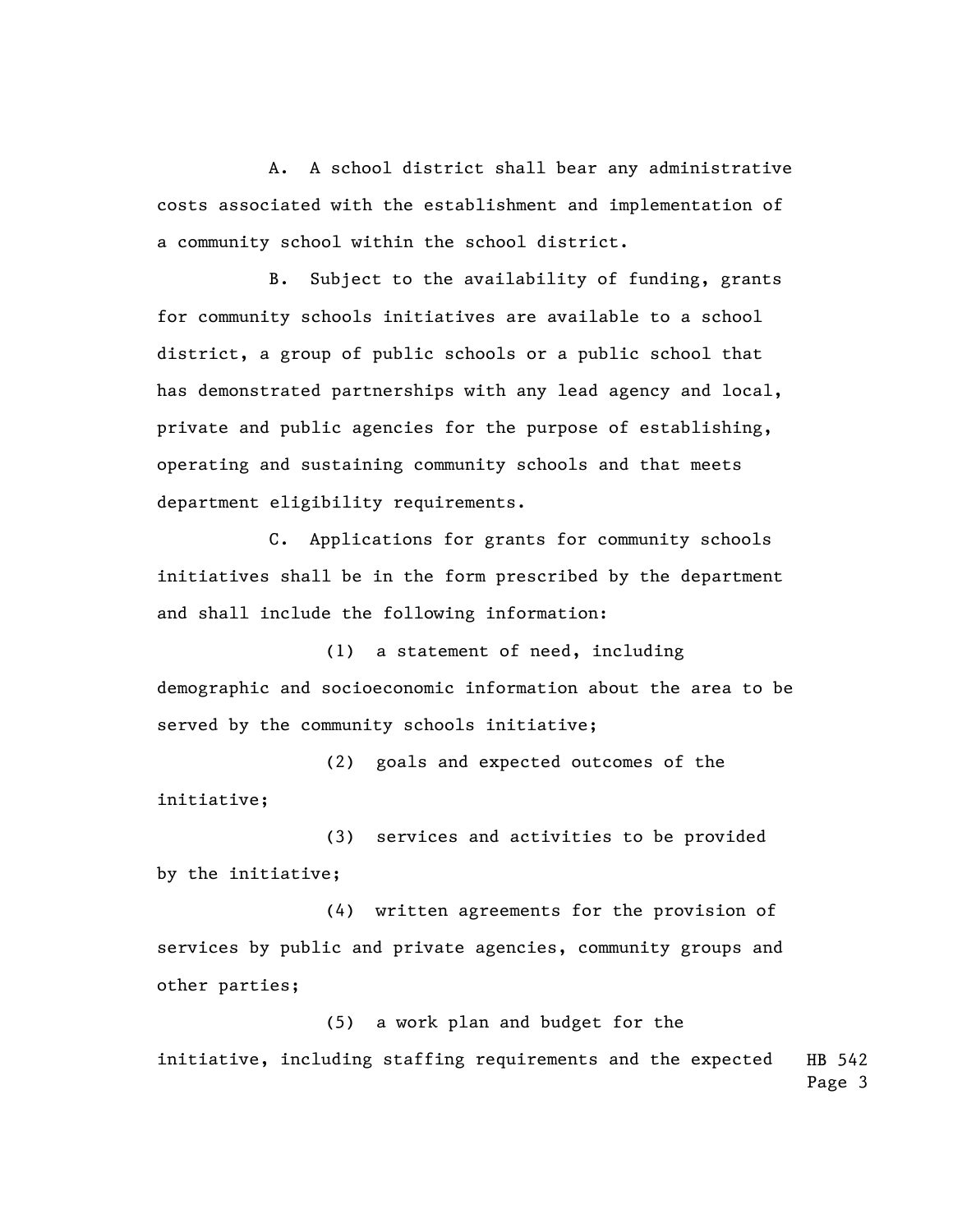## availability of staff;

(6) days and hours of operation;

(7) strategies for dissemination of

information about the initiative to potential users;

(8) training and professional development plans;

(9) letters of endorsement and commitment from community agencies and organizations and local governments; and

(10) any other information the department requires.

D. A school district, a group of public schools or a public school that uses funds under this section to transform a school into a research- and evidence-based community schools initiative shall:

(1) use rigorous, transparent and equitable evaluation systems to assess the effectiveness of the implementation of the community schools initiative;

(2) provide ongoing, high-quality professional development to staff that:

(a) aligns with the school's

instructional program;

(b) facilitates effective teaching and

learning; and

HB 542 (c) supports the implementation of

Page 4